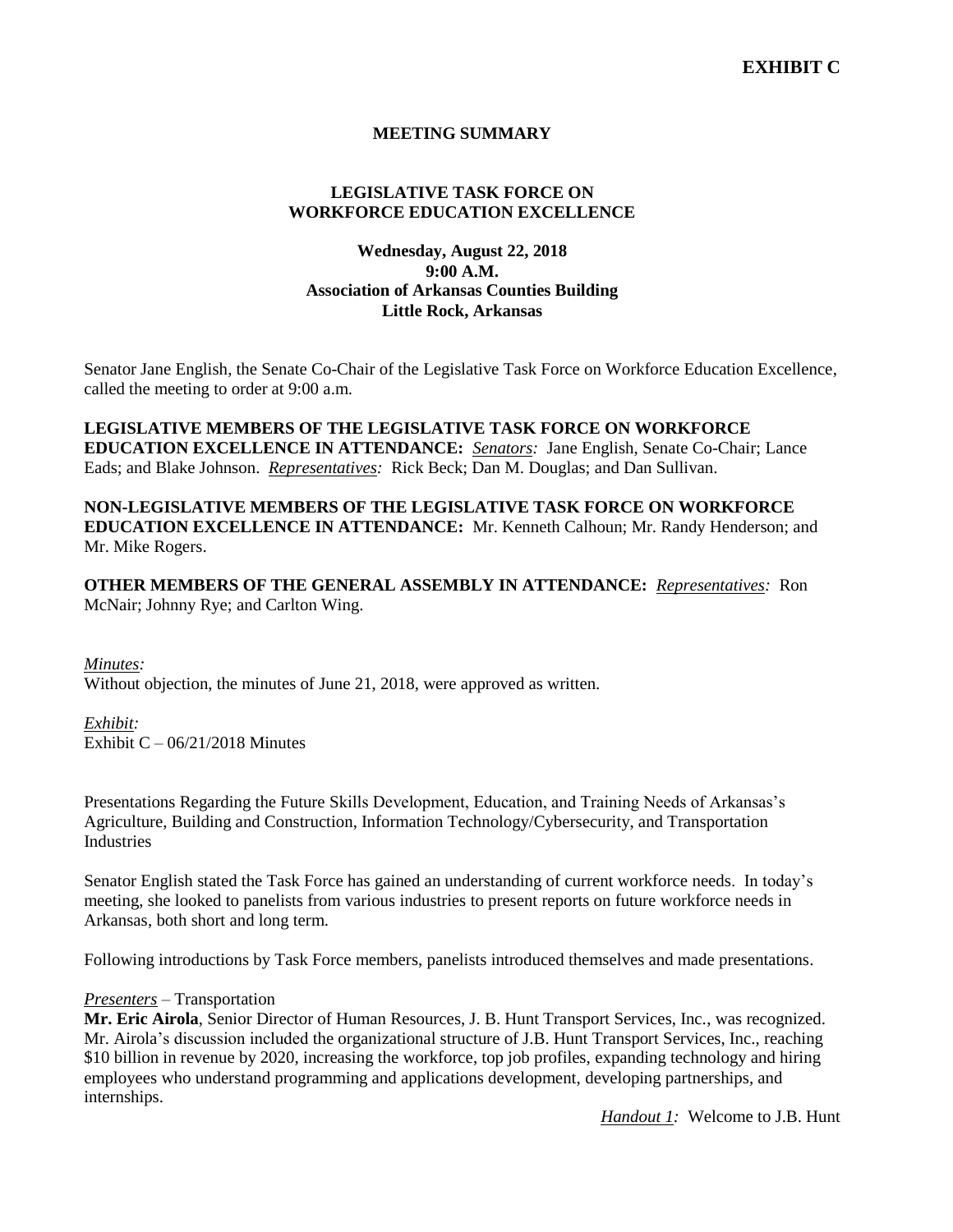**Ms. Malea McElyea**, Vice President Business Development, CalArk, Inc., was recognized. Ms. McElyea presented a historical background for the family-owned warehouse and distribution business. She stated the business has 20 locations around the county, 1,000 employees, and has been at 200% growth in the last five years. She said expansion into the e-commerce market is imperative. Ms. McElyea commented that the ultimate goal of CalArt is to provide opportunity across the board and secure the supply chain. *Handout 2*: CalArk, The Wheels of American Business

### *Presenters -* Information Technology/Cybersecurity

**Mr. Ajay Chatlani**, Senior Director, Engineering, Tyson Foods, Inc., was recognized. Mr. Chatlani discussed the in-house engineering team, project management, advancement in use of technology, and developing safer, sustainable designs that will need the support and management of a skilled workforce.

**Mr. Mike Tubb**, Managing Director, Engineering, Tyson Foods, Inc., was recognized. Mr. Tubb discussed specific workforce needs at Tyson: engineers, maintenance workers, technicians, PLC programmers, and drafters. He noted Tyson employs about 7,500 maintenance technicians; but has many open spots. He said Tyson, as a company, has to slow down when qualified people cannot be found. He stated Tyson, and industry as a whole, along with help from legislation, needs to have skills developed in students starting from the  $10<sup>th</sup>$  grade; if students come to us with some skills, Tyson can finish their education.

**Ms. Yessica Jones**, Director, Arkansas Department of Information Services (DIS), was recognized. Ms. Jones presented an overview of DIS services and customers. She discussed transforming the agency to improve services and to keep up with emerging technology. She commented on availability of positions, desirable qualifications of candidates, and recruitment.

**Mr. Johnny Burgess**, President, Mainstream Technology, was recognized. Mr. Burgess presented an overview of Mainstream Technology, an information technology services company. He paraphrased Mr. Gordon Moore, one of Intel's founders, and said the power of the computer would double every eighteen months. Mr. Burgess said this created an industry with accelerated operating tempos and constantly changing career paths. In order to meet requirements necessitated by this change, he said arbitrary education cycles must be broken down to more align with business cycles. He emphasized the increasing importance of starting early to educate people to have a flexible, agile mindset, to have entrepreneurial thinking for the analysis of problems and ideas, to know the basics, and to understand the ramifications of change. He said Artificial Intelligence (AI) is here and will cause the next seismic shift in all industries. He stressed the importance of introducing AI to students at an early age.

**Major Scott Anderson**, Director of Operations, 189th Operations Group, Arkansas National Guard, was recognized. Major Anderson discussed the cyber school, for which he is the Commander. He said the school is involved with the training of people, both in the military and in the private sector, from across the nation, capitalizing on their earned and learned skills, giving them validation, and graduating them as cyber operators. His discussion focused on training, working with universities and the private sector, and the importance of cyber to all industries. He said there will not be enough people to hire in the next five years to fill emerging jobs.

### *Presenters -* Building and Construction

**Mr. Randall Palculict**, Vice President and Principal, Jackson Brown Palculict Architects, was recognized. Mr. Palculict said he is the current Arkansas chapter president of the American Institute of Architects (AIA). He presented an overview of the responsibility of architects, and how teams of architects and engineers, electrical, mechanical, plumbing, structural, and civil, work together on projects. He said twenty to thirty people may work on a single project. He stated the primary goal of the architect is to be mindful of the health, safety, and welfare of the public throughout the design process.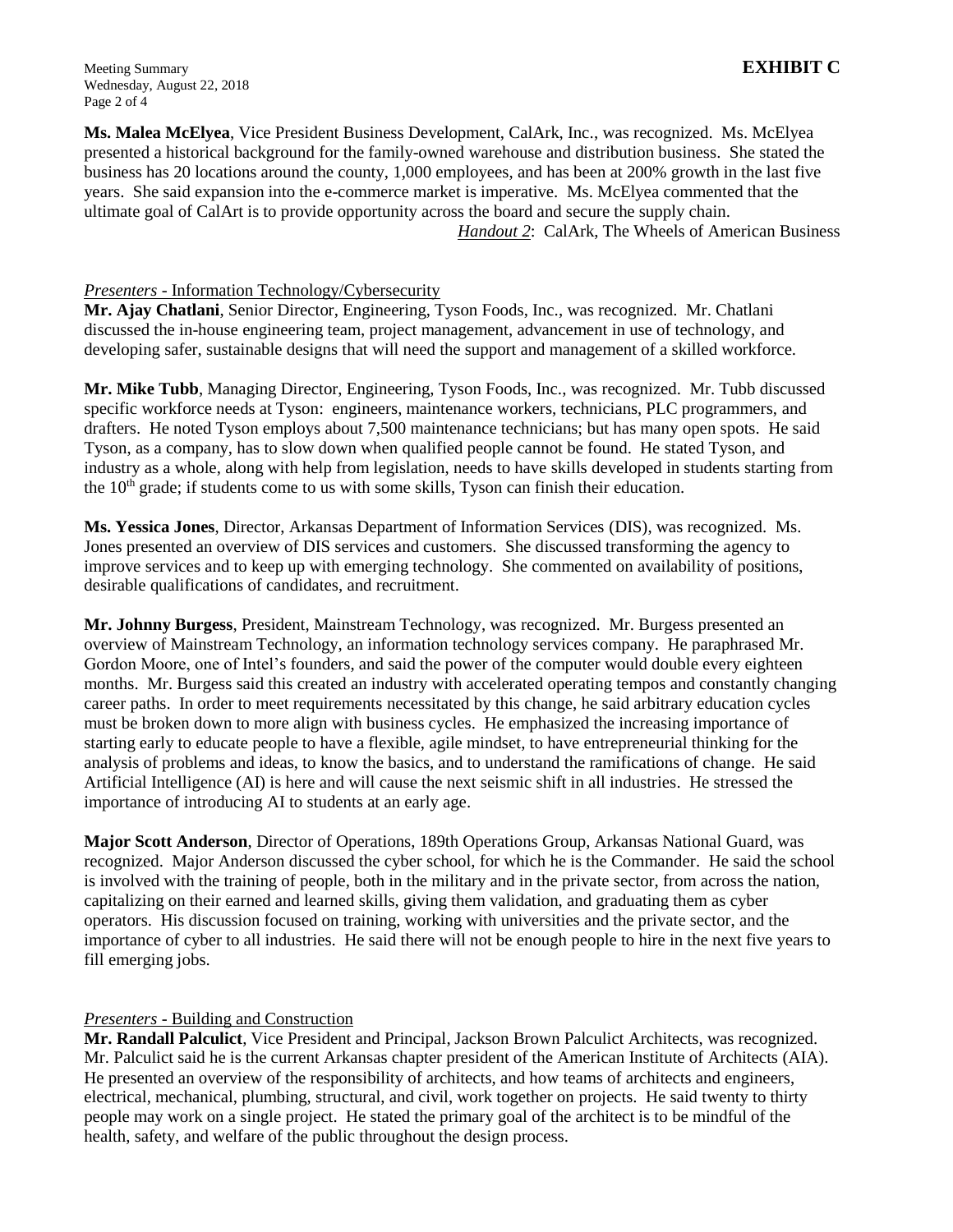Meeting Summary **EXHIBIT C** Wednesday, August 22, 2018 Page 3 of 4

**Mr. Brandon Ruhl**, Project Architect and Manager, Taggart Architects, was recognized. Mr. Ruhl discussed current issues in the profession. He said he is seeing a generational shift and lack of leadership. He noted that 40% of baby boomers who are founders of firms are getting ready to exit and do not have successors. He said this results in fewer firms which are larger in size, and a less competitive marketplace. He said another issue is technology. He noted the growing use of digital fabrication and 3D printing in the industry. He stated things are moving faster and faster in order to keep up with new technologies.

**Mr. Bill Roachell**, President, Arkansas Chapter, Associated Builders and Contractors, Inc., was recognized. Mr. Roachell said the Arkansas Chapter is one of seventy chapters around the country that deal with commercial construction. He stated one of the big things the chapter provides members is education and training. He said the chapter provides small- to medium-size members with training, safety, and HR departments. He noted the chapter has apprenticeship programs approved in electrical, plumbing, HVAC, and has been requested to start a masonry program. He commented that, since the apprenticeship program lasts four years, it does not resonate with the unemployed, the underemployed, those transitioning out of prison back into society, and kids aging out of foster care. He stated the chapter is looking at other programs to bring to Arkansas, such as Project JumpStart in Baltimore, MD, a construction-training program for those with a high school diploma or GED. Mr. Roachell commented that for every five craftsmen aging out of the workforce, only one person comes in to fill the void. He said the chapter is trying to fill that void with "community-based training."

*Handout 3:* ABC Construction Career Path

### *Presenters -* Agriculture

**Dr. Tim Burcham**, Dean, College of Agriculture, Arkansas State University (ASU), was recognized. Dr. Burcham discussed agriculture today, use of robotics, and transforming data into knowledge. He stated the need for having people qualified in agriculture coming out of high school, and out of 2-year and 4-year institutions. He said agriculture is moving into a whole new realm from the genetic side of things. He said CRISPR-Cas9 and other digital gene editing technologies will keep us moving forward with the regard to yields needed to feed 9.3 billion people. Mr. Burcham briefly discussed how ASU is moving toward data analytics programs. He emphasized the reality going forward is change, and entrepreneurial skills are a critical component for excellence in the workforce.

**Mr. Rick Bormann**, Senior Vice President, Greenway Equipment, was recognized. Mr. Bormann stated Greenway Equipment is a John Deere dealer, headquartered in Weiner, Arkansas, with multiple locations throughout Arkansas and Missouri. He said the company's business is agriculture, which today is a highly sophisticated industry, extremely focused on technology. He discussed the need for technicians and other qualified people, and the challenge of recruiting employees. He commented that since many individuals do not want to work in rural Arkansas, the John Deere company partnered with Arkansas State University (ASU)-Beebe to design the John Deere Agriculture Technology (AgTech) program. He said the program advances the skill level of new service technicians and certifies them in all the basic requirements for working on John Deere equipment. He said students graduate with an associate's degree, work for John Deere for three years, and receive a paid education.

**Mr. Jason Kinzey**, Territory Customer Support Manager, John Deere, was recognized. Mr. Kinzey said he is a graduate of the John Deere AgTech program. He discussed specifics of the program, including partnerships with dealers and colleges, locations, student enrollment, recruitment, investments, scholarships, and training technicians in order to meet the workforce needs of the future.

### *Contributors to the Discussion:*

**Mr. Chris Lynch**, STEM Coordinator, Arkansas Department of Career Education **Mr. Cody Waits**, Deputy Director, Office of Skills Development, Arkansas Department of Career Education **Dr. Jake Walker**, Projects Director, Arkansas Research Center